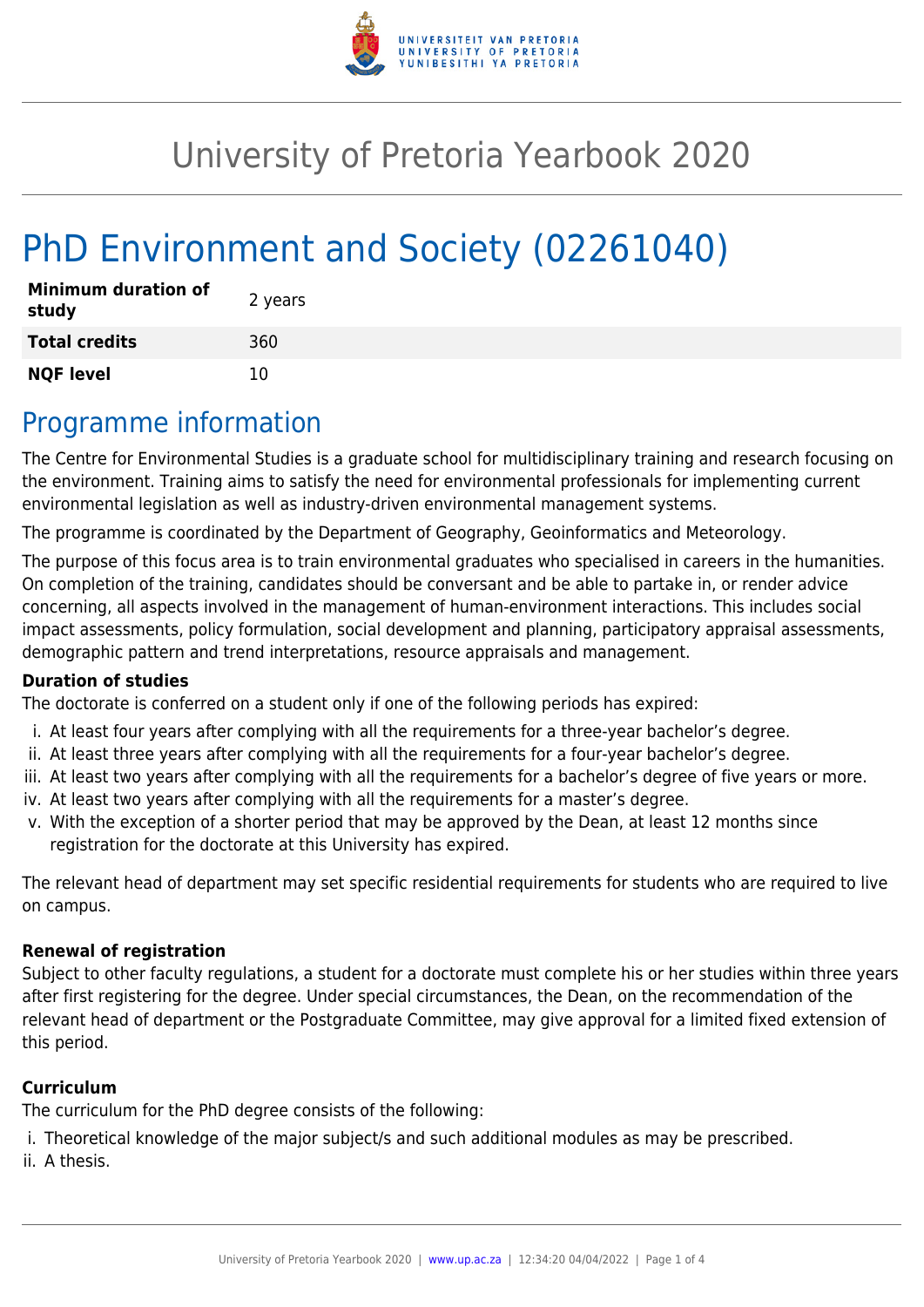

#### **General**

Candidates are required to familiarise themselves with the General Regulations regarding the maximum duration of study and the requirements to submit an article/s for publication.

### Admission requirements

- MSc (Environment and Society) or an equivalent degree
- Applicants need to prove that they published one research paper in an open scientific literature (i.e. peerreviewed professional research journals)

### Examinations and pass requirements

- i. Consult the General Regulations that apply to the calculation of marks.
- ii. In order to obtain the PhD degree the candidate must:
- pass the examinations and the prescribed modules, as determined in the study programme;
- pass the thesis; and
- pass the final examination on the thesis and general subject knowledge.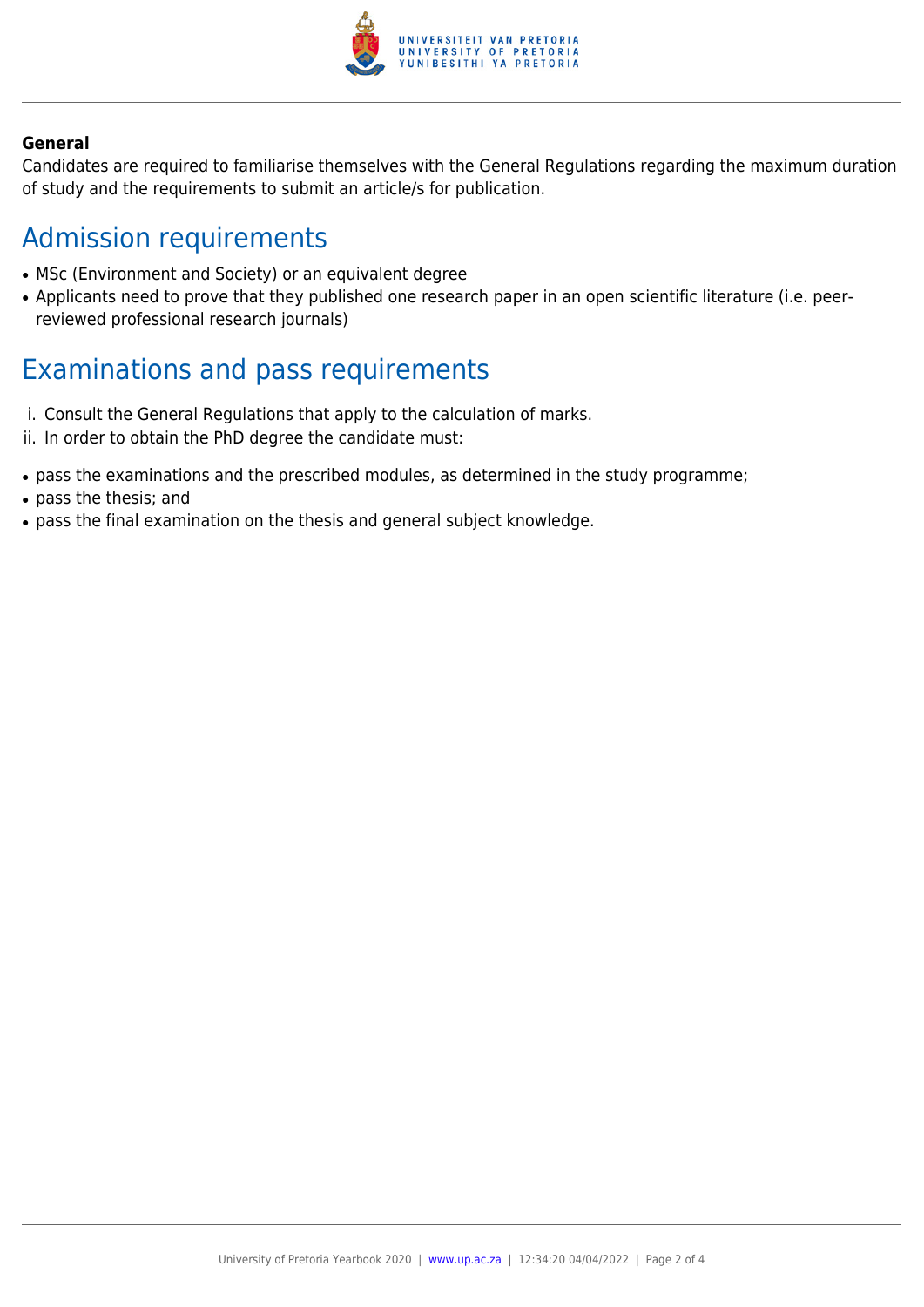

## Curriculum: Year 1

**Minimum credits: 360**

### **Core modules**

[Thesis: Environment and society 991](https://www.up.ac.za/faculty-of-education/yearbooks/2020/modules/view/ENV 991) (ENV 991) - Credits: 360.00